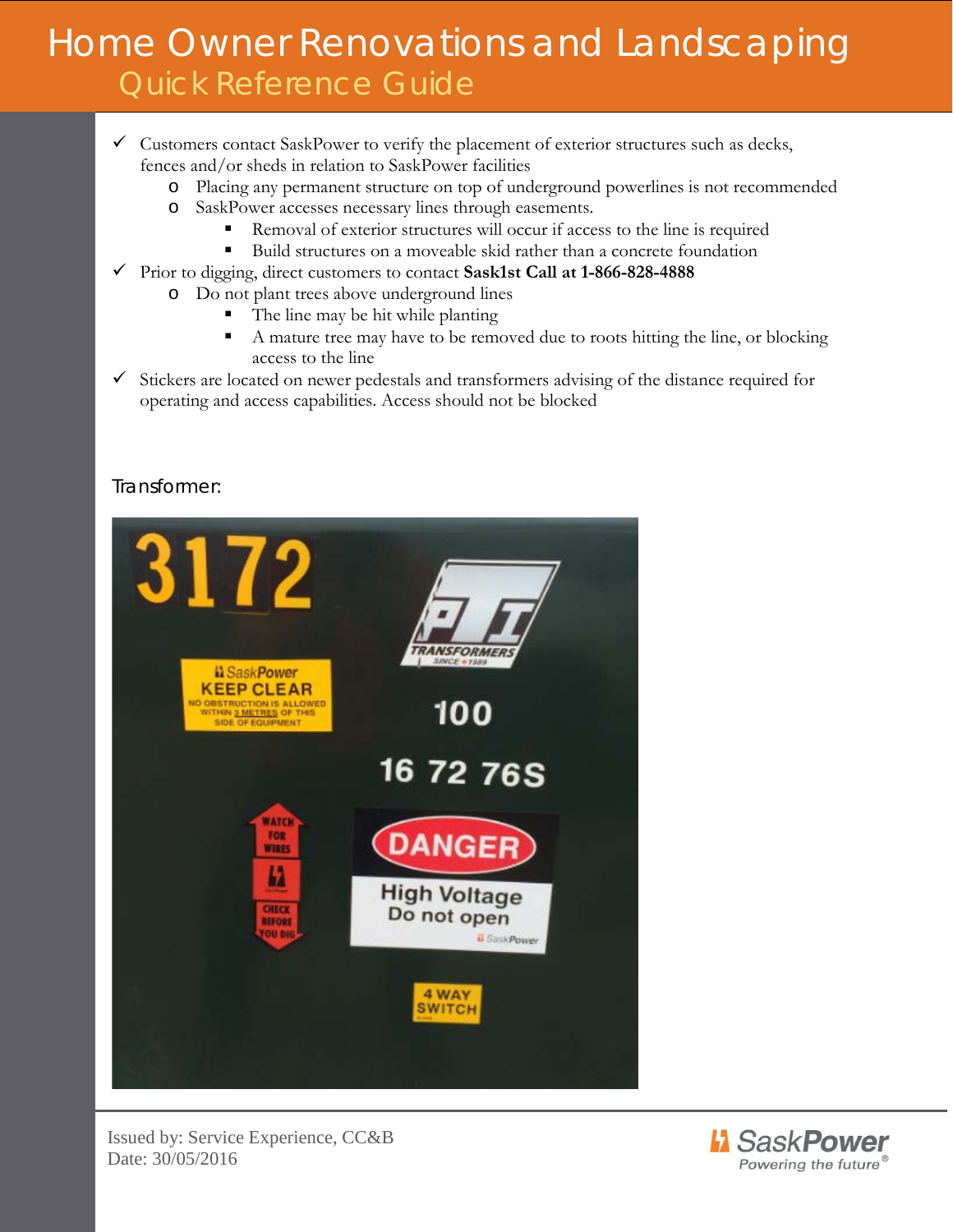Transformer 2:

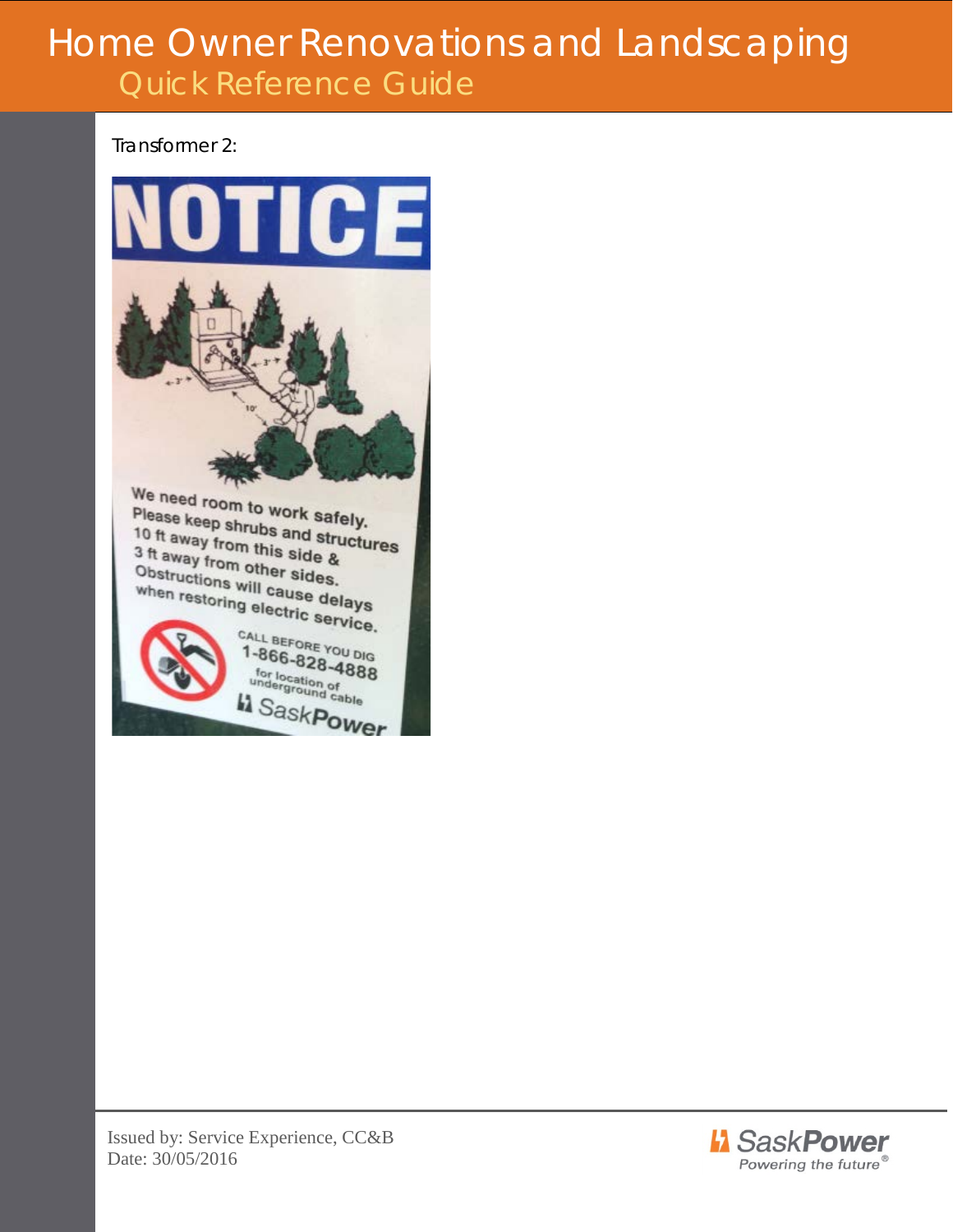Pedestal: